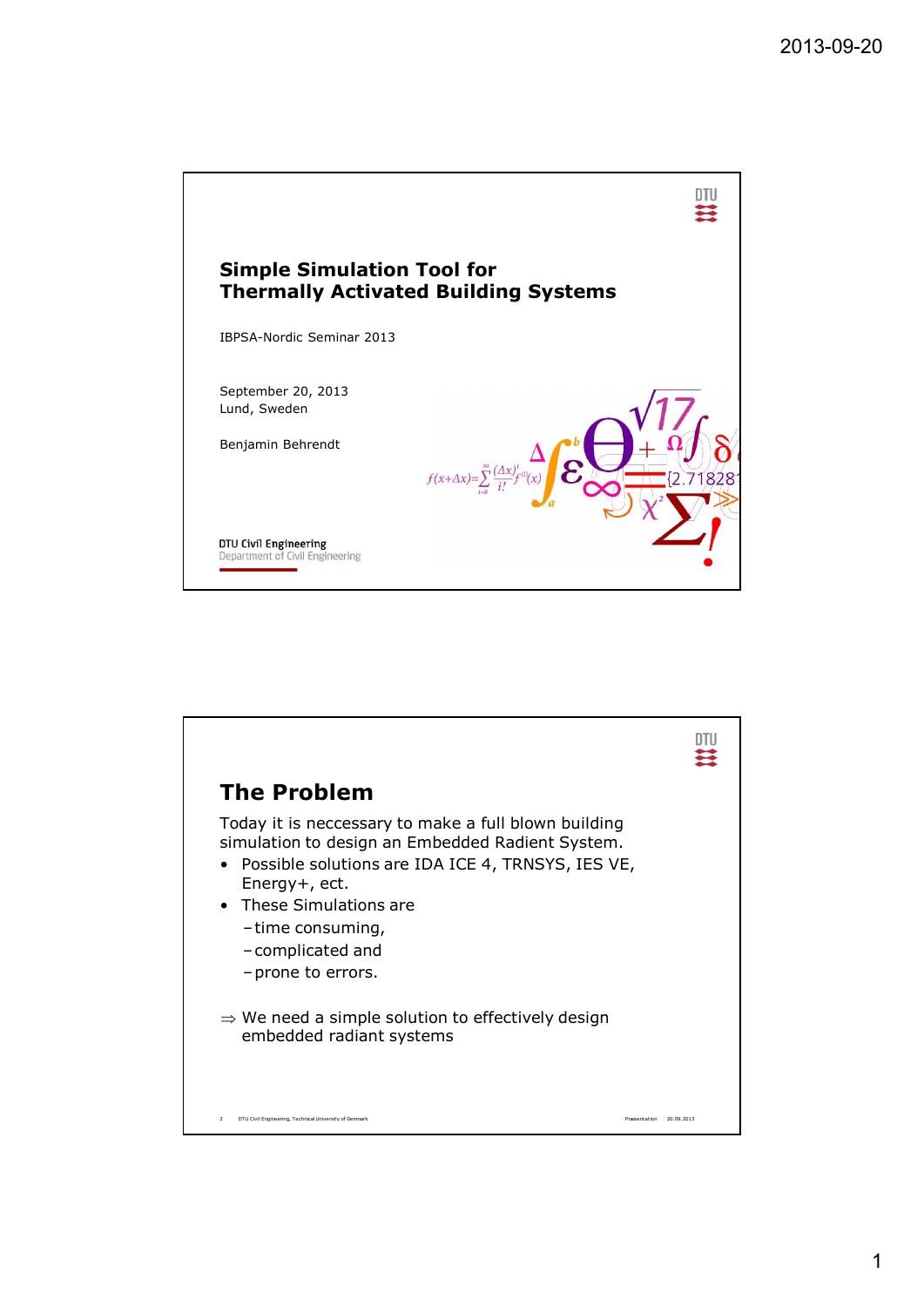

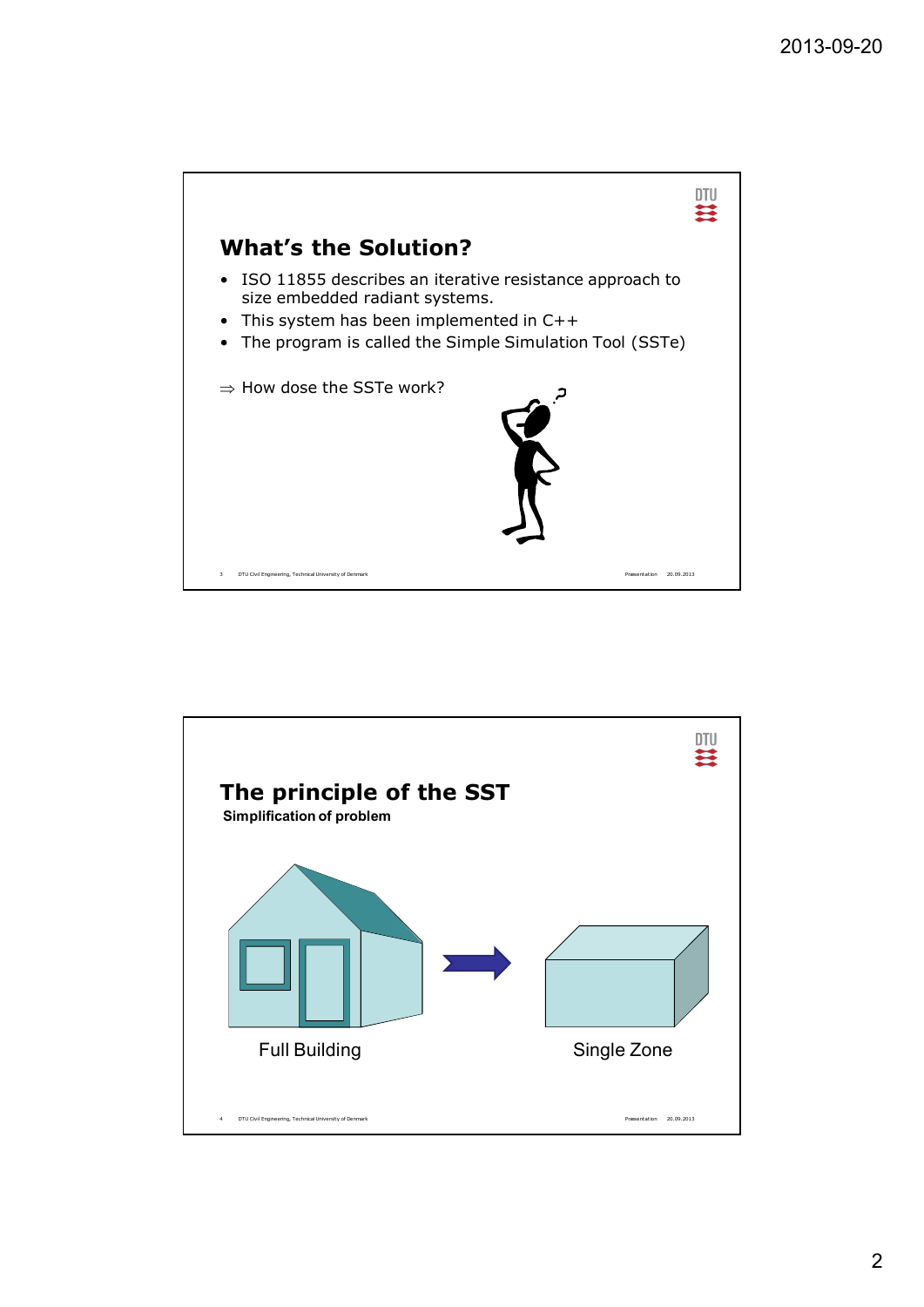



3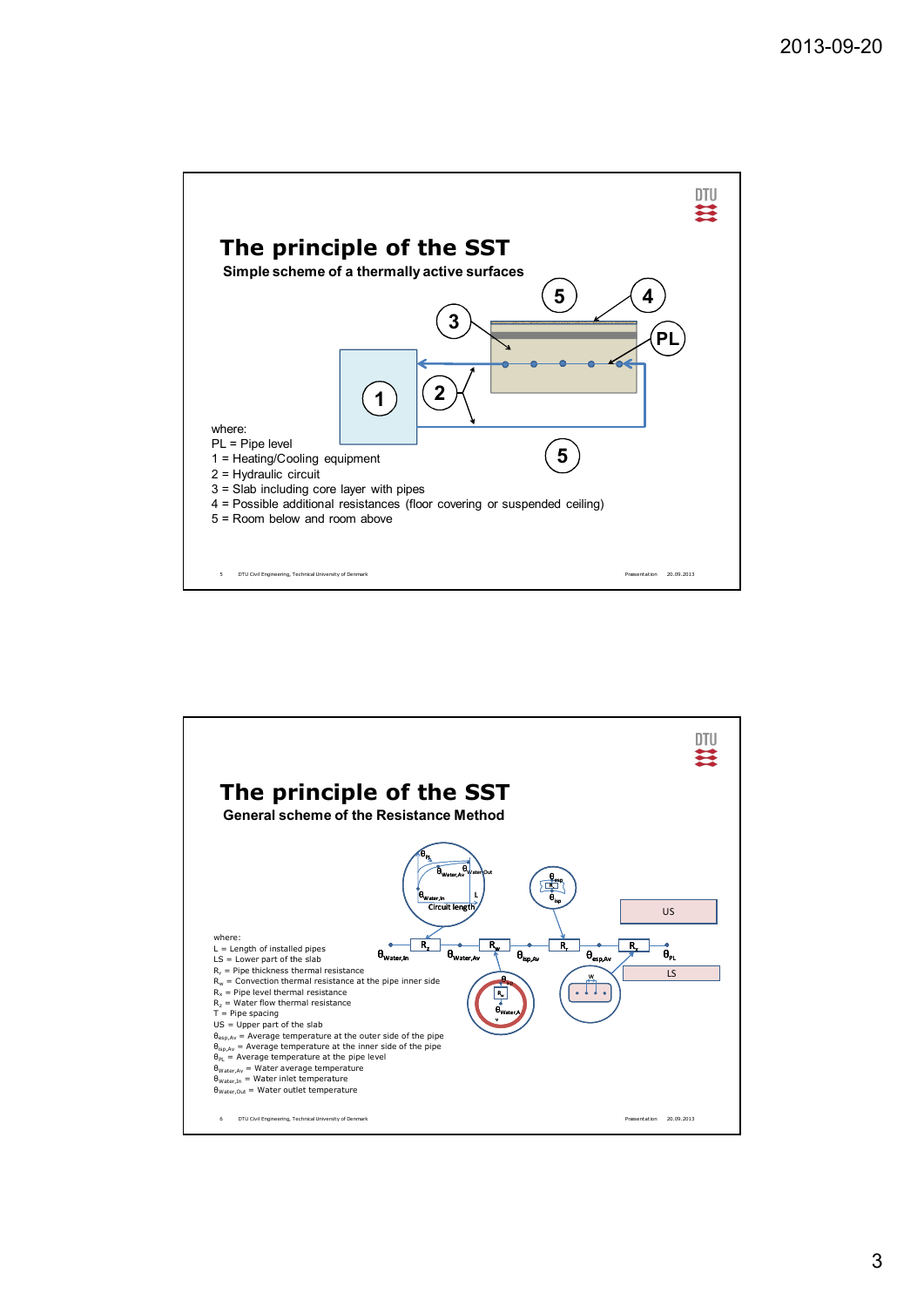

|                            | <b>SSTe Interface</b>         |                    |                                    |                                 |                                  |                                |              |                      |  |
|----------------------------|-------------------------------|--------------------|------------------------------------|---------------------------------|----------------------------------|--------------------------------|--------------|----------------------|--|
|                            |                               |                    |                                    |                                 |                                  |                                |              |                      |  |
|                            |                               |                    |                                    |                                 |                                  |                                |              |                      |  |
| <b>Overview</b>            |                               |                    |                                    |                                 |                                  |                                |              |                      |  |
| Project                    | 11855-4                       | TRUE               | Library                            |                                 | Project                          |                                |              |                      |  |
|                            |                               |                    | <b>Sort Libraries</b>              | Export                          | Run                              |                                |              |                      |  |
| Boundary                   | 11855-4                       | <b>TRUE</b>        |                                    |                                 |                                  |                                |              |                      |  |
| Circuit                    | 11855-4<br>11855-4            | TRUE<br>TRUE       | Save and                           |                                 |                                  | <b>Create Report</b>           |              |                      |  |
| Pipe<br>Room               | 11855-4                       | <b>TRUE</b>        | Backup                             | <b>Export and Run Project</b>   |                                  |                                |              |                      |  |
| Slab                       | 11855-4                       | TRUE               |                                    |                                 |                                  |                                |              |                      |  |
|                            |                               |                    |                                    |                                 |                                  |                                |              |                      |  |
| <b>Boundary Data</b>       | 11855-4                       | Unit               | <b>Circuit Data</b>                | 11855-4                         | Unit                             | <b>Slab Data</b>               | 11855-4 Unit |                      |  |
| nTimeSteps                 |                               | $24$ [-]           | pipe spacing                       |                                 | $0.1$ [m]                        | nLavers                        |              | 4 <sup>1</sup>       |  |
| <b>ITimeStep</b>           | 3600 [s]                      |                    | area_perc                          |                                 | $11 -$                           | ActiveLayer_depth              | $0.19$ [m]   |                      |  |
| nSubTimeStep               | $500$ [-]                     |                    | mass_flow_mm                       |                                 | 36 [kg/h*m2]                     |                                |              |                      |  |
| tolDayMax<br>tolHourMax    | $0.0001$ [-]<br>$0.00001$ [-] |                    | fluid char rho<br>fluid c w        |                                 | 1000 [kg/m3]<br>4187 [J/kg.K]    | nDivisions<br><b>Thickness</b> | $0.02$ [m]   | $1[-]$               |  |
|                            |                               |                    |                                    |                                 |                                  | <b>ThCond</b>                  |              | 0.17 [W/(m*K)]       |  |
| nHoures                    |                               | $8$ [-]            | <b>Pipe Data</b>                   | 11855-4                         | Unit                             | <b>SpecHeat</b>                |              | 2300 [J/(kg*K)]      |  |
| convHeatFlux               |                               | 30 [W]             | diameter ext                       |                                 | $0.02$ [m]                       | Density                        |              | 700 [kg/m3]          |  |
| radHeatFlux                |                               | 10 [W]             | wall thickness                     |                                 | $0.0023$ [m]                     |                                |              |                      |  |
| runningMode                |                               | $1$ [-]            | thermal cond                       |                                 | $0.35$ [W/(m.K)]                 | nDivisions                     |              | $2[ - ]$             |  |
| tWater                     |                               | 20 [C]             |                                    |                                 |                                  | <b>Thickness</b>               | $0.07$ [m]   |                      |  |
| maxCoolPower               | 1000 [W]                      |                    | <b>Room Data</b>                   | 11855-4                         | Unit                             | ThCond                         |              | $1.1$ [W/(m*K)]      |  |
|                            |                               |                    | FloorArea                          |                                 | 30 [m2]                          | SpecHeat                       |              | 850 [J/(kg*K)]       |  |
| nHoures                    | $11$ $[-]$                    |                    | WallArea                           |                                 | 48 [m2]                          | Density                        |              | 1900 [kg/m3]         |  |
| convHeatFlux               |                               | 400 [W]            | hAirToFloor                        |                                 | 1.5 [W/(m2*K)]                   | nDivisions                     |              |                      |  |
| radHeatFlux<br>runningMode |                               | 300 [W]<br>$0$ [-] | hAirToCeiling<br>hAirToWalls       |                                 | 5.5 [W/(m2*K)]<br>2.5 [W/(m2*K)] | <b>Thickness</b>               |              | $3$ [-]<br>$0.1$ [m] |  |
| tWater                     |                               | 20 [C]             | <b>FvFloorToCeiling</b>            |                                 | $0.21$ [-]                       | ThCond                         |              | $1.9$ [W/(m*K)]      |  |
| maxCoolPower               |                               | 0 [W]              | FvSlabToExtWall                    |                                 | $0.35$ [-1]                      | <b>SpecHeat</b>                |              | 880 [J/(kg*K)]       |  |
|                            |                               |                    | FloorResistance                    |                                 | 0.1 [(m2*K)/W]                   | Density                        |              | 2000 [kg/m3]         |  |
| nHoures                    |                               | $5$ [-]            | CeilingResistance                  |                                 | 0 [(m2*K)/W]                     |                                |              |                      |  |
| convHeatFlux               |                               | 150 [W]            | WallResistance                     |                                 | 0.05 [(m2*K)/W]                  | nDivisions                     |              | $31-1$               |  |
| radHeatFlux                |                               | 100 [W]            | <b>CWalls</b>                      |                                 | 25600 [J/(m2*K)]                 | <b>Thickness</b>               |              | $0.1$ [m]            |  |
| runningMode                |                               | $1$ [-]            |                                    |                                 |                                  | ThCond                         |              | $1.9$ [W/(m*K)]      |  |
| tWater                     |                               | 20 [C]             | Macro Report (last macro executed) |                                 |                                  | <b>SpecHeat</b>                |              | 880 [J/(kg*K)]       |  |
| maxCoolPower               | 1000 [W]                      |                    | File and Backup saved.             |                                 |                                  | Density                        |              | 2000 [kg/m3]         |  |
|                            |                               |                    |                                    |                                 |                                  |                                |              |                      |  |
|                            |                               |                    |                                    | Timestampe: 2013-09-17 02:41:35 |                                  |                                |              |                      |  |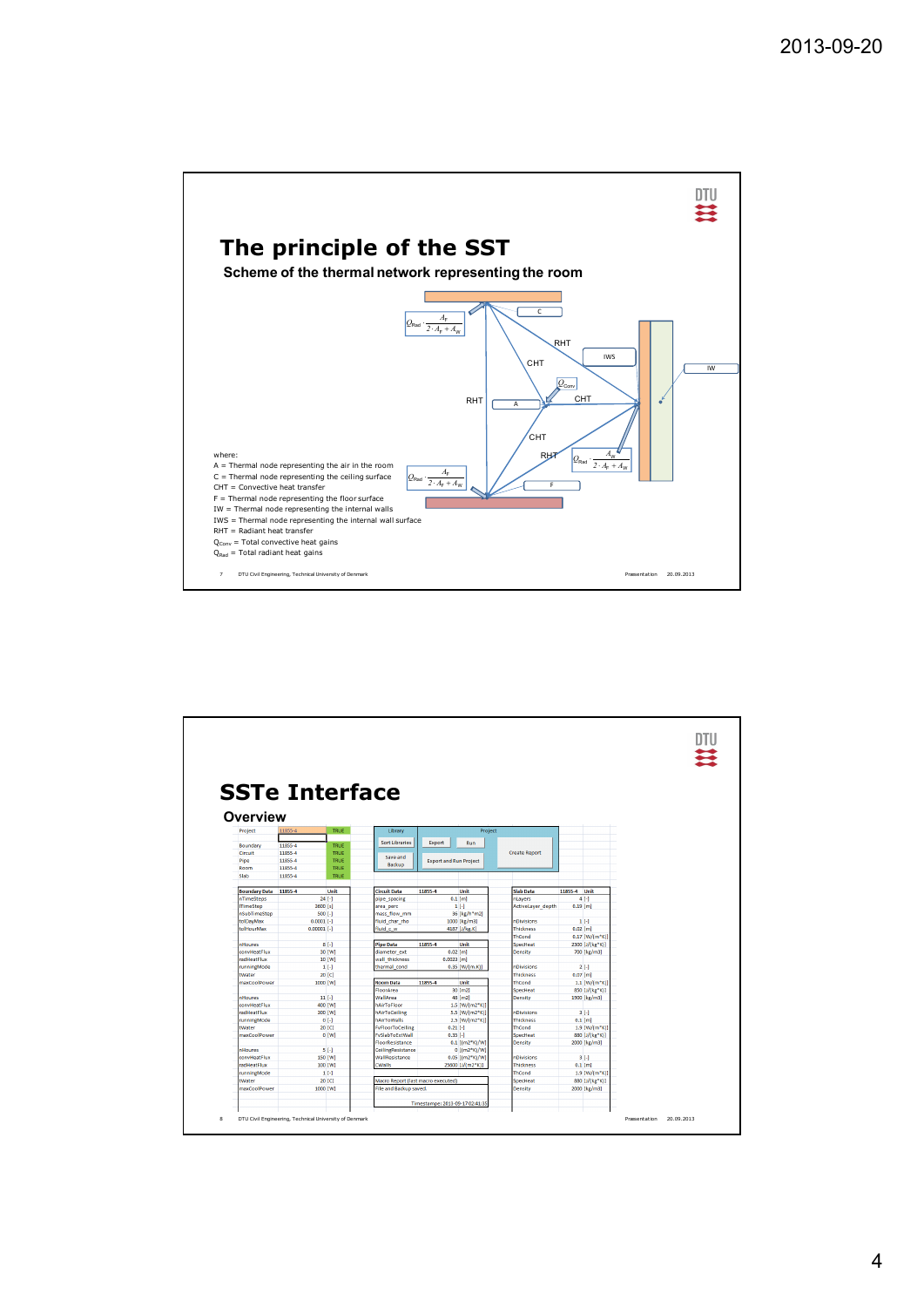|                                 |                          |                                    |                                 |                      |                                   | DTU |
|---------------------------------|--------------------------|------------------------------------|---------------------------------|----------------------|-----------------------------------|-----|
|                                 |                          |                                    |                                 |                      |                                   |     |
|                                 |                          |                                    |                                 |                      |                                   |     |
|                                 |                          |                                    |                                 |                      |                                   |     |
|                                 |                          | <b>SSTe Interface</b>              |                                 |                      |                                   |     |
|                                 |                          |                                    |                                 |                      |                                   |     |
|                                 |                          |                                    |                                 |                      |                                   |     |
| <b>Project selection</b>        |                          |                                    |                                 |                      |                                   |     |
| 11855-4<br>ect                  | TRUE                     | Library                            | Project                         |                      |                                   |     |
| 11855-4<br>Boundary             | TRUE                     | Sort Libra                         | Export<br>Run                   |                      |                                   |     |
| 1855-4<br>Circuit               | TRUE                     |                                    |                                 | <b>Create Report</b> |                                   |     |
| 118564<br>Pipe                  | <b>TRUE</b>              | Save and                           | <b>Export and Rum Project</b>   |                      |                                   |     |
| 11855-4<br>Room                 | <b>TRUE</b>              | Backup                             |                                 |                      |                                   |     |
| Slab<br>11855-4                 | TRUE                     |                                    |                                 |                      |                                   |     |
| <b>Boundary Data</b><br>11855-4 | Um.                      | <b>Circuit Data</b>                | 11855-4<br>Unit                 | <b>Slab Data</b>     | 11855-4 Unit                      |     |
| nTime <sub>Steps</sub>          | $24$ [-]                 |                                    |                                 |                      | $4[ - ]$                          |     |
| <b>TimeStop</b>                 | 3600 [s]                 |                                    |                                 |                      | $0.19$ [m]                        |     |
| nSubTime sep                    | $500$ $[-]$              | Project                            | 11855-4                         | <b>TRUE</b>          |                                   |     |
| tolDavMax                       | $0.0001$ <sup>[-]</sup>  |                                    |                                 |                      | 1 <sup>[4]</sup>                  |     |
| tolHourMax                      | $0.00001$ <sup>[-]</sup> |                                    |                                 |                      | $0.02$ [m]                        |     |
| <b>nHoures</b>                  | $8$ [-]                  | <b>Boundary</b>                    | 11855-4                         | <b>TRUE</b>          | 0.17 [W/(m*K)]<br>2300 [J/(kg*K)] |     |
| convHeatFlux                    | 30 [W]                   | Circuit                            | 11855-4                         | <b>TRUE</b>          | 700 [kg/m3]                       |     |
| radHeatFlux                     | 10 [W]                   |                                    |                                 |                      |                                   |     |
| runningMode                     | $1$ [-]                  | Pipe                               | 11855-4                         | <b>TRUE</b>          | $2[-]$                            |     |
| tWater                          | 20 [C]                   |                                    | 11855-4                         | <b>TRUE</b>          | 0.07 [m]                          |     |
| maxCoolPower                    | 100% [W]                 | Room                               |                                 |                      | 1.1 [W/(m*K)]                     |     |
| <b>nHoures</b>                  | $11f-1$                  | Slab                               | 11855-4                         | <b>TRUE</b>          | 850 [J/(kg*K)]<br>1900 [kg/m3]    |     |
| convHeatFlux                    | 400 [W]                  |                                    |                                 |                      |                                   |     |
| radHeatFlux                     | 300 [W]                  | hAirToCeiling                      | 5.5 [W/(m2*K)]                  | <b>nDivisions</b>    | $3$ $1-1$                         |     |
| runningMode                     | $0$ [-]                  | hAirToWalls                        | 2.5 [W/(m2*K)]                  | <b>Thickness</b>     | $0.1$ [m]                         |     |
| tWater                          | 20 [C]                   | <b>FyFloorToCeiling</b>            | $0.21$ [-]                      | ThCond               | 1.9 [W/(m*K)]                     |     |
| maxCoolPower                    | 0 [W]                    | FySlabToExtWall<br>FloorResistance | $0.35$ [-]                      | SpecHeat             | 880 [J/(kg*K)]                    |     |
| <b>nHoures</b>                  | $5$ [-]                  | CeilingResistance                  | 0.1 [(m2*K)/W]<br>0 [(m2*K)/W]  | Density              | 2000 [kg/m3]                      |     |
| convHeatFlux                    | 150 [W]                  | WallResistance                     | 0.05 [(m2*K)/W]                 | nDivisions           | $3$ $[-1]$                        |     |
| radHeatFlux                     | 100 [W]                  | <b>CWalls</b>                      | 25600 [J/(m2*K)]                | <b>Thickness</b>     | $0.1$ [m]                         |     |
| runningMode                     | $1$ [-]                  |                                    |                                 | <b>ThCond</b>        | $1.9$ [W/(m*K)]                   |     |
| tWater                          | 20 [C]                   | Macro Report (last macro executed) |                                 | SpecHeat             | 880 [J/(kg*K)]                    |     |
| maxCoolPower                    | 1000 [W]                 | File and Backup saved.             |                                 | Density              | 2000 [kg/m3]                      |     |
|                                 |                          |                                    |                                 |                      |                                   |     |
|                                 |                          |                                    | Timestampe: 2013-09-17 02:41:35 |                      |                                   |     |

|                             | <b>SSTe Interface</b>     |                            |                                    |                                 |                                  |                      |              |                 |
|-----------------------------|---------------------------|----------------------------|------------------------------------|---------------------------------|----------------------------------|----------------------|--------------|-----------------|
|                             |                           |                            |                                    |                                 |                                  |                      |              |                 |
|                             |                           |                            |                                    |                                 |                                  |                      |              |                 |
|                             | <b>Project input data</b> |                            |                                    |                                 |                                  |                      |              |                 |
| Project                     | 11855-4                   | TRUE                       | Library                            |                                 | Project                          |                      |              |                 |
|                             |                           |                            | <b>Sort Libraries</b>              | Export                          | Run                              |                      |              |                 |
| Boundary<br>Circuit         | 11855-4<br>11855-4        | <b>TRUE</b><br><b>TRUE</b> |                                    |                                 |                                  | <b>Create Report</b> |              |                 |
| Pipe                        | 11855-4                   | TRUE                       | Save and                           | <b>Export and Run Project</b>   |                                  |                      |              |                 |
| Room                        | 11855-4                   | TRUF                       | Backup                             |                                 |                                  |                      |              |                 |
| Slab                        | 11855-4                   | TRUE                       |                                    |                                 |                                  |                      |              |                 |
|                             |                           |                            |                                    |                                 |                                  |                      |              |                 |
| <b>Boundary Data</b>        | 11855-4                   | Unit                       | <b>Circuit Data</b>                | 11855-4                         | Unit                             | <b>Slab Data</b>     | 11855-4 Unit |                 |
| nTimeSteps                  | $24$ [-]                  |                            | pipe_spacing                       |                                 | $0.1$ [m]                        | nLayers              |              | 4 <sup>1</sup>  |
| <b>ITimeStep</b>            | 3600 [s]                  |                            | area_perc                          |                                 | $11 -$<br>36 [kg/h*m2]           | ActiveLayer_depth    | $0.19$ [m]   |                 |
| nSubTimeStep<br>tolDayMax   | 500 [-]<br>$0.0001$ [-]   |                            | mass_flow_mm<br>fluid char rho     |                                 | 1000 [kg/m3]                     | nDivisions           |              | $1[ - ]$        |
| tolHourMax                  | $0.00001$ [-]             |                            | fluid c w                          |                                 | 4187 [J/kg.K]                    | Thickness            | $0.02$ [m]   |                 |
|                             |                           |                            |                                    |                                 |                                  | ThCond               |              | 0.17 [W/(m*K)]  |
| <b>nHoures</b>              |                           | $8[-]$                     | <b>Pipe Data</b>                   | 11855-4                         | Unit                             | SpecHeat             |              | 2300 [J/(kg*K)] |
| convHeatFlux                |                           | 30 [W]                     | diameter ext                       |                                 | $0.02$ [m]                       | Density              |              | 700 [kg/m3]     |
| radHeatFlux                 |                           | 10 [W]                     | wall thickness                     | $0.0023$ [m]                    |                                  |                      |              |                 |
| runningMode                 |                           | 1[4]                       | thermal cond                       |                                 | $0.35$ [W/(m.K)]                 | nDivisions           |              | $2[ - ]$        |
| tWater                      |                           | 20 [C]                     |                                    |                                 |                                  | Thickness            | $0.07$ [m]   |                 |
| maxCoolPower                | 1000 [W]                  |                            | <b>Room Data</b>                   | 11855-4                         | Unit                             | ThCond               |              | $1.1$ [W/(m*K)] |
|                             |                           |                            | FloorArea                          |                                 | 30 [m2]                          | SpecHeat             |              | 850 [J/(kg*K)]  |
| <b>nHoures</b>              | $11[-]$                   |                            | WallArea                           |                                 | 48 [m2]                          | Density              |              | 1900 [kg/m3]    |
| convHeatFlux<br>radHeatFlux |                           | 400 [W]<br>300 [W]         | hAirToFloor<br>hAirToCeiling       |                                 | 1.5 [W/(m2*K)]<br>5.5 [W/(m2*K)] | nDivisions           |              | $31-1$          |
| runningMode                 |                           | $0$ [-]                    | hAirToWalls                        |                                 | 2.5 [W/(m2*K)]                   | Thickness            |              | $0.1$ [m]       |
| <b>tWater</b>               |                           | $20$ [C]                   | FvFloorToCeiling                   |                                 | $0.21$ [-]                       | ThCond               |              | $1.9$ [W/(m*K)] |
| maxCoolPower                |                           | o [w]                      | FvSlabToExtWall                    |                                 | $0.35$ [-1]                      | SpecHeat             |              | 880 [J/(kg*K)]  |
|                             |                           |                            | FloorResistance                    |                                 | 0.1 [(m2*K)/W]                   | Density              |              | 2000 [kg/m3]    |
| nHoures                     |                           | $5$ $1-1$                  | CeilingResistance                  |                                 | 0 [(m2*K)/W]                     |                      |              |                 |
| convHeatFlux                |                           | 150 [W]                    | WallResistance                     |                                 | 0.05 [(m2*K)/W]                  | nDivisions           |              | $31-1$          |
| radHeatFlux                 |                           | 100 [W]                    | <b>CWalls</b>                      |                                 | 25600 [J/(m2*K)]                 | <b>Thickness</b>     |              | $0.1$ [m]       |
| runningMode                 |                           | 1 <sub>1</sub>             |                                    |                                 |                                  | ThCond               |              | 1.9 [W/(m*K)]   |
| tWater                      |                           | 20 [C]                     | Macro Report (last macro executed) |                                 |                                  | SpecHeat             |              | 880 [J/(kg*K)]  |
| maxCoolPower                | 1000 [W]                  |                            | File and Backup saved.             |                                 |                                  | Density              |              | 2000 [kg/m3]    |
|                             |                           |                            |                                    | Timestampe: 2013-09-17 02:41:35 |                                  |                      |              |                 |
|                             |                           |                            |                                    |                                 |                                  |                      |              |                 |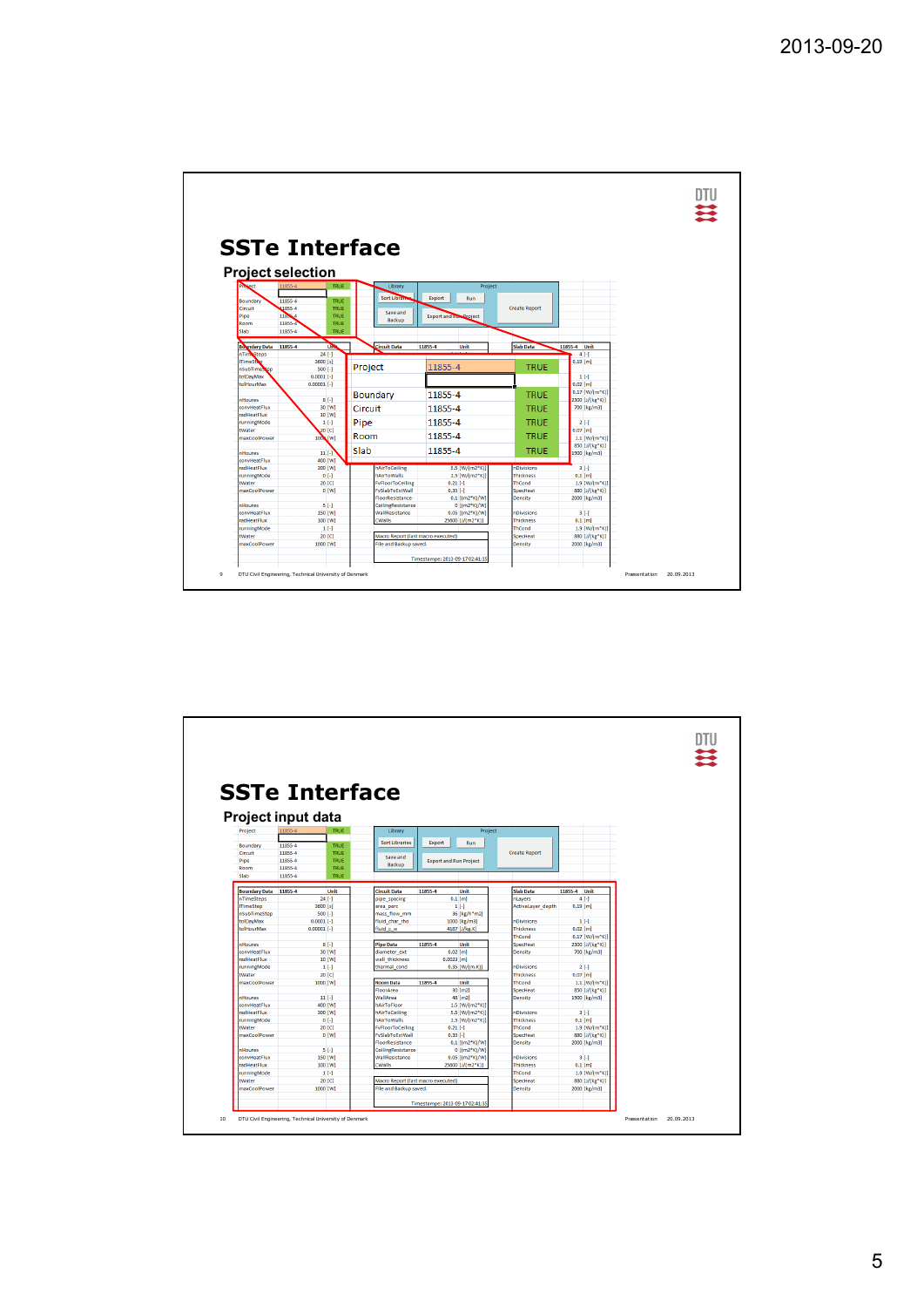

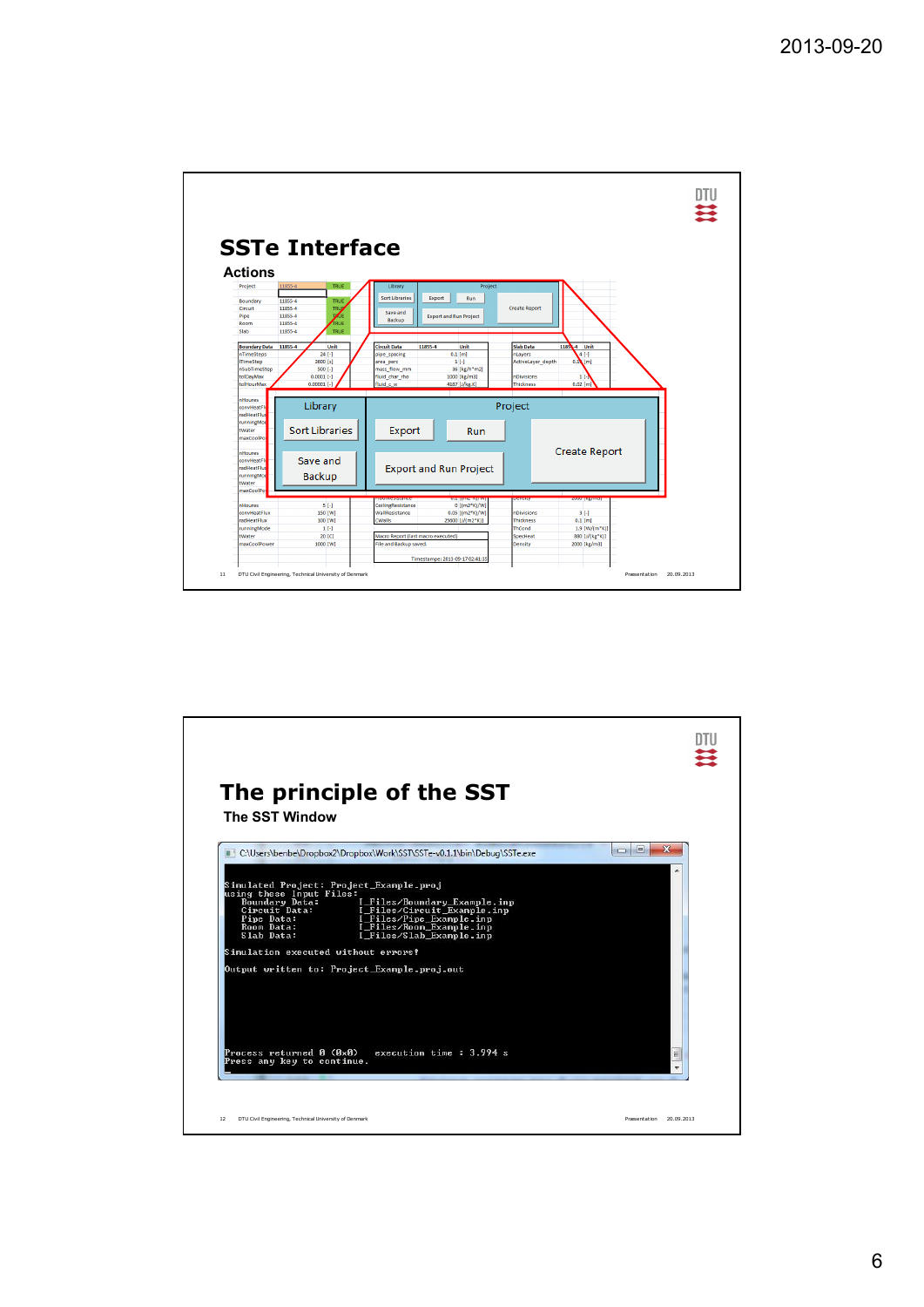

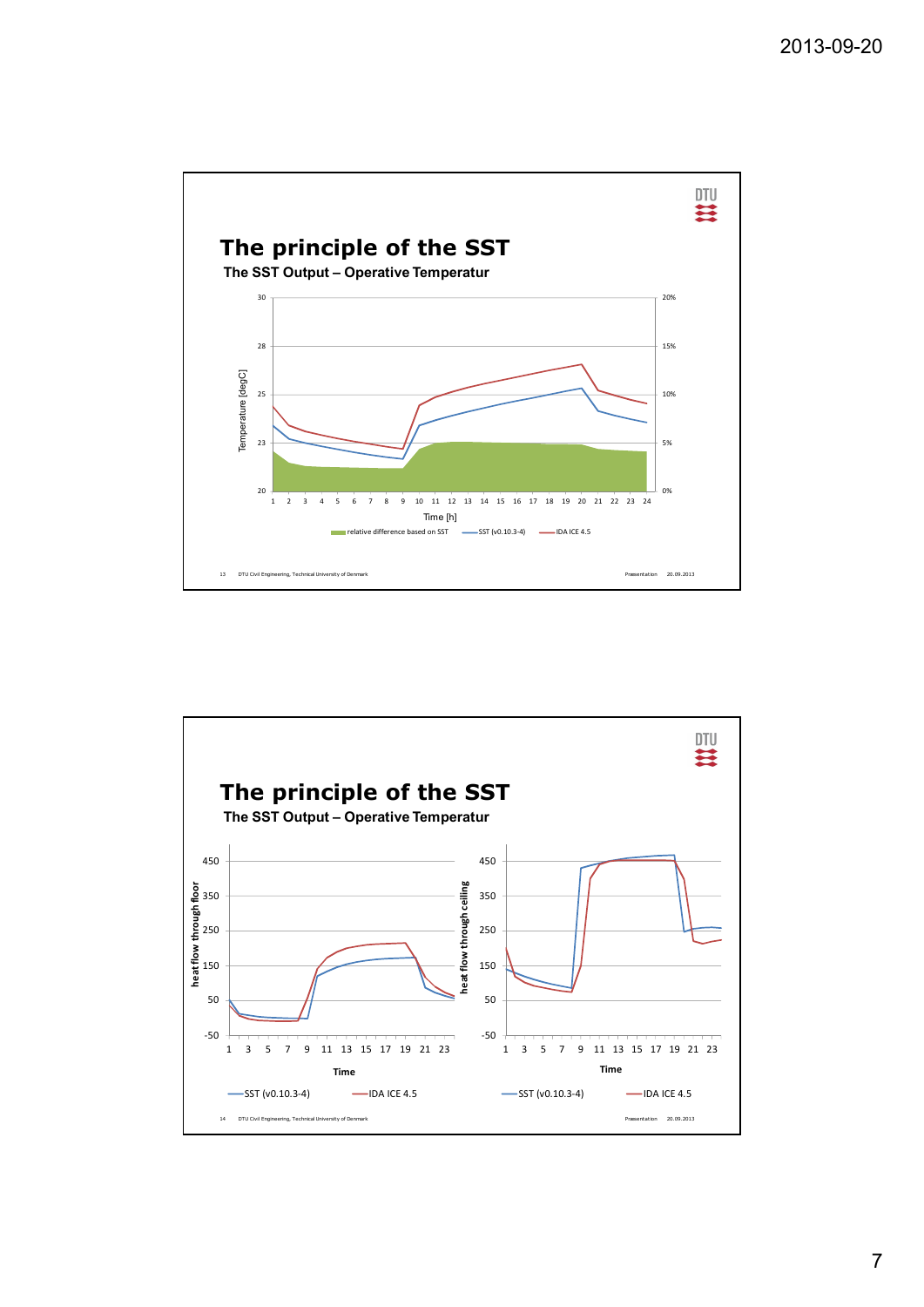